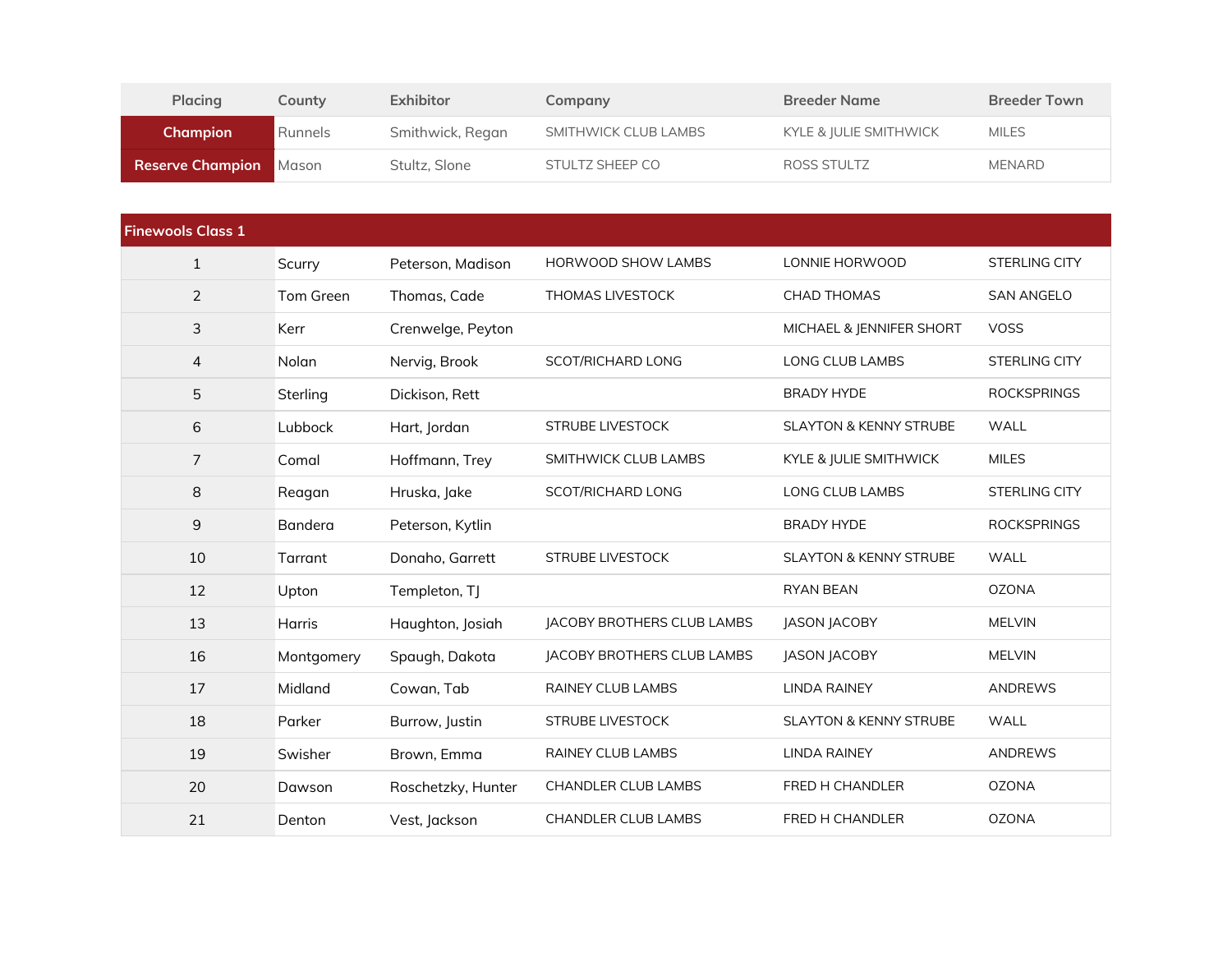| <b>Fine Wool Class 2</b> |                 |                   |                            |                                     |                      |
|--------------------------|-----------------|-------------------|----------------------------|-------------------------------------|----------------------|
| $\mathbf{1}$             | Mason           | Stultz, Slone     | STULTZ SHEEP CO            | <b>ROSS STULTZ</b>                  | <b>MENARD</b>        |
| $\overline{2}$           | Runnels         | Smithwick, Curry  | SMITHWICK CLUB LAMBS       | KYLE & JULIE SMITHWICK              | <b>MILES</b>         |
| 3                        | Lee             | Robertson, Tyler  | SMITHWICK CLUB LAMBS       | KYLE & JULIE SMITHWICK              | <b>MILES</b>         |
| 4                        | Nolan           | Hoelscher, Kinley |                            | <b>LEROY HOELSCHER</b>              | <b>GARDEN CITY</b>   |
| 5                        | Taylor          | Eaton, Talyn      |                            | <b>MARK TILLMAN</b>                 | <b>JUNCTION</b>      |
| 6                        | Crockett        | Bean, Wyatt       |                            | <b>RYAN BEAN</b>                    | <b>OZONA</b>         |
| $\overline{7}$           | Comal           | Howell, Brooklyn  | SMITHWICK CLUB LAMBS       | KYLE & JULIE SMITHWICK              | <b>MILES</b>         |
| 8                        | Lampasas        | Isom, Preston     | STRUBE LIVESTOCK           | <b>SLAYTON &amp; KENNY STRUBE</b>   | <b>WALL</b>          |
| $\mathsf 9$              | Coleman         | Triplitt, Haylee  |                            | MICHAEL & JENNIFER SHORT            | <b>VOSS</b>          |
| 10                       | Crockett        | Bean, Claire      |                            | <b>RYAN BEAN</b>                    | <b>OZONA</b>         |
| 11                       | <b>Brewster</b> | Wiggins, Kaitlyn  | HORWOOD SHOW LAMBS         | LONNIE HORWOOD                      | STERLING CITY        |
| 12                       | Johnson         | Brown, Victoria   | <b>STRUBE LIVESTOCK</b>    | <b>SLAYTON &amp; KENNY STRUBE</b>   | WALL                 |
| 14                       | Johnson         | DAVIS, JHETT      |                            | <b>JUSTIN &amp; BRIDGETTE JONAS</b> | CHRISTOVAL           |
| 15                       | Tarrant         | Phillips, Kole    | SCOT/RICHARD LONG          | <b>LONG CLUB LAMBS</b>              | <b>STERLING CITY</b> |
| 16                       | Montgomery      | Spaugh, Dakota    | JACOBY BROTHERS CLUB LAMBS | JASON JACOBY                        | <b>MELVIN</b>        |
| 17                       | Taylor          | Jones, Brooke     | <b>SKELTON CLUB LAMBS</b>  | <b>CURT &amp; MICHELLE SKELTON</b>  | <b>BALLINGER</b>     |
| 18                       | <b>Harris</b>   | Routon, Sydney    |                            | <b>JUSTIN &amp; BRIDGETTE JONAS</b> | CHRISTOVAL           |
| 19                       | Johnson         | DAVIS, KADE       |                            | <b>JUSTIN &amp; BRIDGETTE JONAS</b> | CHRISTOVAL           |